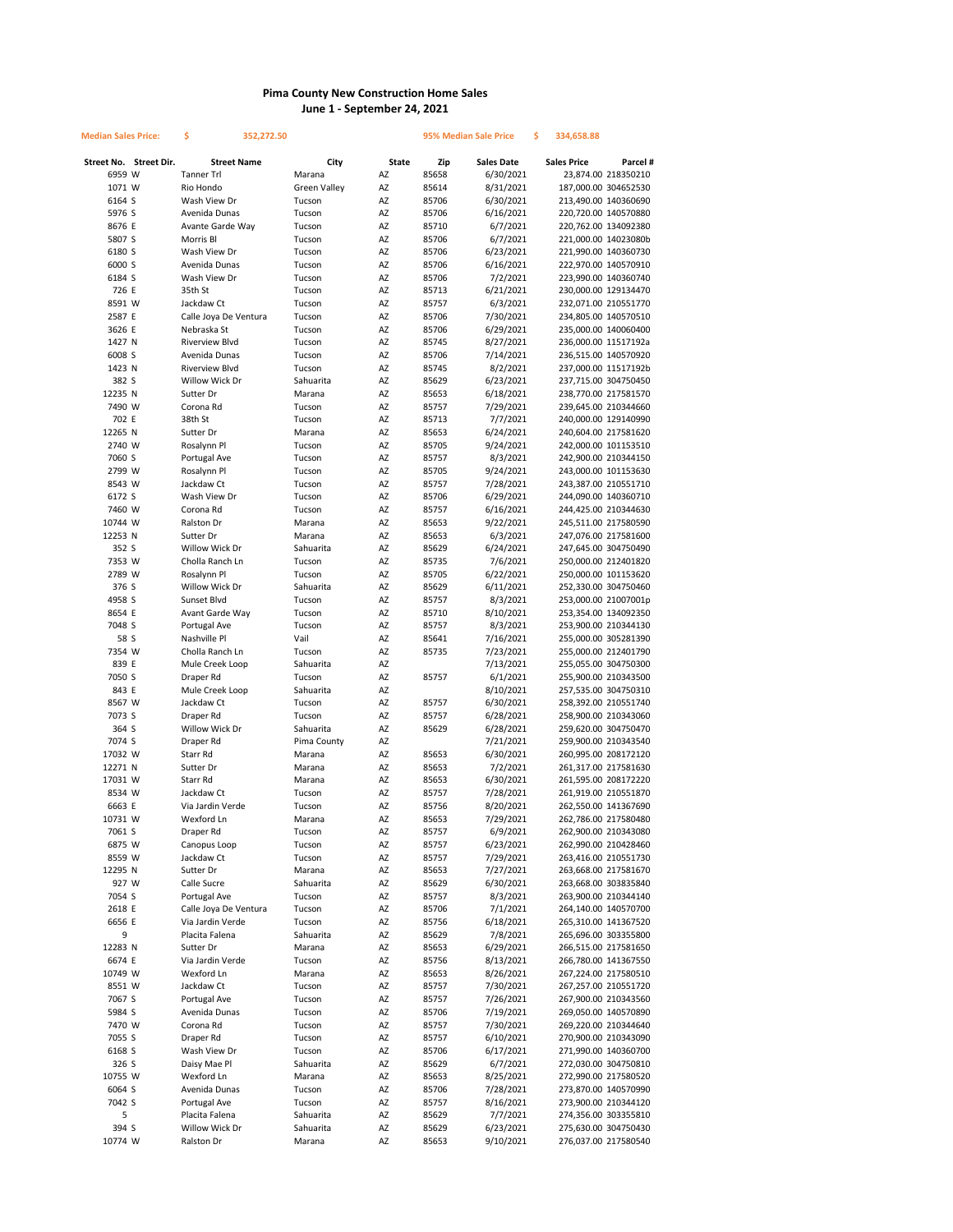| 2609 E            | Calle Palta                           | Tucson              | AZ       | 85706          | 7/20/2021             | 276,350.00 140570220                         |
|-------------------|---------------------------------------|---------------------|----------|----------------|-----------------------|----------------------------------------------|
| 7068 S            | Draper Rd                             | Tucson              | AZ       | 85757          | 7/22/2021             | 276,900.00 210343530                         |
| 7056 S            | Draper Rd                             | Tucson              | AZ       | 85757          | 6/29/2021             | 276,900.00 210343510                         |
| 10408 S           | Cienega Knolls Loop                   | Vail                | AZ       | 85641          | 7/2/2021              | 277,890.00 305975890                         |
| 9213 W            | <b>Trotting Wolf Trl</b>              | Marana              | AZ       | 85653          | 8/6/2021              | 278,570.00 216411480                         |
| 7061 S            | Portugal Ave                          | Tucson              | AZ       | 85757          | 8/16/2021             | 278,900.00 210343570                         |
| 6879 W            | Canopus Loop                          | Tucson              | AZ       | 85757          | 6/22/2021             | 279,040.00 210428470                         |
| 5614 S            | Acacia Canyon Pl                      | <b>Green Valley</b> | AZ       | 85622          | 8/16/2021             | 279,910.00 304692380                         |
| 6852 E            | Via Arroyo Largo                      | Tucson              | AZ       | 85756          | 6/25/2021             | 279,990.00 141364390                         |
| 10748 W           | Golson Dr                             | Marana              | AZ       | 85653          | 6/9/2021              | 280,000.00 217580800                         |
|                   |                                       |                     |          |                |                       |                                              |
| 10700 W           | Golson Dr                             | Marana              | AZ       | 85653          | 8/10/2021             | 280,140.00 217580870                         |
| 6056 S            | Avenida Dunas                         | Tucson              | AZ       | 85706          | 7/9/2021              | 280,300.00 140570980                         |
| 8692 E            | Ultra Dr                              | Tucson              | AZ       | 85710          | 7/15/2021             | 280,984.00 134092260                         |
| 8663 E            | Avant Garde Way                       | Tucson              | AZ       | 85710          | 7/26/2021             | 281,216.00 134092430                         |
| 10754 W           | Golson Dr                             | Marana              | AZ       | 85653          | 6/11/2021             | 281,510.00 217580790                         |
| 2587 E            | Calle Palta                           | Tucson              | AZ       | 85706          | 6/30/2021             | 282,055.00 140570190                         |
| 892 W             | Calle Sucre                           | Sahuarita           | AZ       | 85629          | 6/14/2021             | 282,647.00 303835360                         |
| 10737 W           | Wexford Ln                            | Marana              | AZ       | 85653          | 7/29/2021             | 283,744.00 217580490                         |
| 7147 S            | Via Gaucho Viejo                      | Tucson              | AZ       | 85756          | 7/13/2021             | 283,875.00 141420680                         |
| 5774 E            | Camino De Azucar                      | Tucson              | AZ       | 85756          | 6/4/2021              | 284,000.00 140552700                         |
| 10202 N           | Crooked Peak Trl                      | Marana              | AZ       | 85653          | 8/6/2021              | 284,470.00 216411450                         |
|                   |                                       |                     |          |                |                       |                                              |
| 7073 S            | Portugal Ave                          | Tucson              | AZ       | 85757          | 7/20/2021             | 285,900.00 210343550                         |
| 7067 S            | Draper Rd                             | Tucson              | AZ       | 85757          | 6/8/2021              | 286,900.00 210343070                         |
| 2758 E            | Calle Joya De Ventura                 | Tucson              | AZ       | 85706          | 6/18/2021             | 287,345.00 140571390                         |
| 7072 S            | Portugal Ave                          | Tucson              | AZ       | 85757          | 7/26/2021             | 287,900.00 210344170                         |
| 7062 S            | Draper Rd                             | Tucson              | AZ       | 85757          | 6/28/2021             | 287,900.00 210343520                         |
| 15597 S           | Calle Tunal                           | Sahuarita           | AZ       | 85629          | 7/21/2021             | 290,490.00 303830600                         |
| 868 W             | Calle Sucre                           | Sahuarita           | AZ       | 85629          | 6/22/2021             | 291,838.00 303835390                         |
| 7066 S            | Portugal Ave                          | Tucson              | AZ       | 85757          | 7/28/2021             | 291,900.00 210344160                         |
| 10707 W           | Wexford Ln                            | Marana              | AZ       | 85653          | 8/27/2021             | 292,028.00 217580440                         |
| 7578 S            | Carver Ln                             | Tucson              | AZ       | 85747          | 8/27/2021             | 292,260.00 205744470                         |
|                   | Ramos Ln                              |                     |          |                |                       | 292,333.00 304842740                         |
| 472 N             |                                       | <b>Green Valley</b> | AZ       | 85614          | 6/18/2021             |                                              |
| 8042 S            | Golden Bell Dr                        | Tucson              | AZ       | 85747          | 7/22/2021             | 292,340.00 205952270                         |
| 7101 S            | Via Gaucho Viejo                      | Tucson              | AZ       | 85756          | 8/12/2021             | 293,240.00 141420640                         |
| 10743 W           | Wexford Ln                            | Marana              | AZ       | 85653          | 9/24/2021             | 293,482.00 217580500                         |
| 10750 W           | Ralston Dr                            | Marana              | AZ       | 85653          | 8/31/2021             | 294,154.00 217580580                         |
| 7450 W            | Corona Rd                             | Tucson              | AZ       | 85757          | 6/11/2021             | 294,265.00 210344620                         |
| 6644 E            | Via Jardin Verde                      | Tucson              | AZ       | 85756          | 6/17/2021             | 294,420.00 141367500                         |
| 8535 W            | Jackdaw Ct                            | Tucson              | AZ       | 85757          | 7/8/2021              | 295,746.00 210551700                         |
| 6645 E            | Via Jardin Verde                      | Tucson              | AZ       | 85756          | 7/16/2021             | 296,030.00 141367720                         |
| 12244 N           | Amberwood Pl                          | Marana              | AZ       | 85653          | 7/30/2021             | 296,072.00 217543500                         |
| 7031 S            | Portugal Ave                          | Tucson              | AZ       | 85757          | 8/16/2021             | 297,900.00 210343580                         |
| 7123 S            | Via Gaucho Viejo                      | Tucson              | AZ       | 85756          | 8/17/2021             | 298,110.00 141420660                         |
|                   |                                       |                     |          |                |                       |                                              |
| 2803 N            | Fair Oaks Ave                         | Tucson              | AZ       | 85712          | 7/23/2021             | 298,450.00 110067230                         |
| 7140 S            | Portugal Ave                          | Pima County         | AZ       | 85757          | 7/28/2021             | 299,565.00 210344700                         |
| 10751 W           | Golson Dr                             | Marana              | AZ       | 85653          | 9/10/2021             | 299,950.00 217581080                         |
| 16922 W           | Elk Trl                               | Marana              | AZ       | 85653          | 6/22/2021             | 300,000.00 208270030                         |
| 6651 E            | Via Jardin Verde                      | Tucson              | AZ       | 85756          | 7/29/2021             | 300,650.00 141367710                         |
| 6609 E            | Via Arroyo Largo                      | Tucson              | AZ       | 85756          | 6/14/2021             | 300,763.00 141410230                         |
| 6850 E            | Via Arroyo Largo                      | Tucson              | AZ       | 85756          | 7/30/2021             | 300,890.00 141364400                         |
| 6636 E            | Via Arroyo Largo                      | Tucson              | AZ       | 85756          | 6/18/2021             | 301,039.00 141411490                         |
| 10845 W           | Pleasant View Dr                      | Marana              | AZ       | 85653          | 6/30/2021             | 301,132.00 217543570                         |
| 10223 N           | Corooked Peak Tr                      | Marana              | AZ       | 85653          | 6/10/2021             | 301,420.00 216410780                         |
| 959 W             | Calle Nicoya                          | Sahuarita           | AZ       | 85629          | 6/14/2021             |                                              |
|                   |                                       |                     | AZ       |                |                       |                                              |
| 12116 E           | Ryscott Cir                           | Vail                |          |                |                       | 301,570.00 303834880                         |
| 3558 W            |                                       |                     |          | 85641          | 6/29/2021             | 302,460.00 305072910                         |
| 10730 W           | Scenic Park Dr                        | Tucson              | ΑZ       | 85742          | 8/5/2021              | 302,490.00 224442060                         |
| 10384 S           | Golson Dr                             | Marana              | AZ       | 85653          | 7/16/2021             | 302,640.00 217580830                         |
| 7130 S            | Cienega Knolls Loop                   | Vail                | AZ       | 85641          | 6/1/2021              | 302,790.00 305975930                         |
|                   | Portugal Ave                          | Tucson              | ΑZ       | 85757          | 7/30/2021             | 304,530.00 210344690                         |
| 513 W             | Weldon St                             | Vail                | ΑZ       | 85641          | 6/14/2021             | 304,945.00 305330370                         |
| 6863 W            | Canopus Loop                          | Tucson              | AZ       | 85757          | 6/1/2021              | 304,990.00 210428430                         |
| 136 S             | Montgomery Ave                        | Corona De Tucson    | AZ       | 85641          | 7/28/2021             | 305,000.00 305281000                         |
|                   |                                       |                     |          |                |                       |                                              |
| 9264 W            | <b>Trotting Wolf Trl</b>              | Marana              | ΑZ       | 85653          | 6/15/2021             | 305,025.00 216410880                         |
| 6655 E            | Via Arroyo Azul                       | Tucson              | AZ       | 85756          | 6/29/2021             | 305,234.00 141411060                         |
| 10742 W           | Golson Dr                             | Marana              | AZ       | 85653          | 6/28/2021             | 305,540.00 217580810                         |
| 9240 W            | <b>Trotting Wolf Trl</b>              | Marana              | ΑZ       | 85653          | 6/23/2021             | 305,555.00 216410840                         |
| 1032 W            | Calle Moa                             | Sahuarita           | ΑZ       | 85629          | 6/15/2021             | 306,374.00 303834080                         |
| 8047 S            | Golden Bell Dr                        | Tucson              | ΑZ       | 85747          | 7/29/2021             | 306,590.00 205952310                         |
| 15404 S           | Calle Oculi                           | Sahuarita           | AZ       | 85629          | 6/28/2021             | 306,824.00 303833480                         |
| 8599 W            | Jackdaw Ct                            | Tucson              | ΑZ       | 85757          | 6/30/2021             | 307,060.00 210551780                         |
| 6639 E            | Via Jardin Verde                      | Tucson              | AZ       | 85756          | 6/9/2021              | 307,210.00 141367730                         |
| 10217 N           | Crooked Peak Trl                      | Marana              | ΑZ       | 85653          | 6/25/2021             | 307,420.00 216410790                         |
| 9165 W            | Senita Bloom Way                      | Marana              | AZ       | 85653          | 7/16/2021             | 308,135.00 216410400                         |
| 10400 S           | Cienega Knolls Loop                   | Vail                | ΑZ       | 85641          | 6/1/2021              | 308,490.00 305975900                         |
| 9249 W            | <b>Trotting Wolf Trl</b>              | Marana              | AZ       | 85653          | 8/5/2021              | 308,965.00 216410950                         |
|                   | Chocolate Mountains Dr                |                     |          |                |                       |                                              |
| 2505 W            |                                       | <b>Green Valley</b> | ΑZ       | 85622          | 6/29/2021             | 309,060.00 304696480                         |
| 9253 W            | Creosote Rain Dr                      | Marana              | AZ       | 85653          | 7/30/2021             | 309,525.00 216410540                         |
| 3592 S            | Charles Camp Pl                       | Tucson              | ΑZ       | 85735          | 6/30/2021             | 309,735.00 212351540                         |
| 10688 W           | Golson Dr                             | Marana              | ΑZ       | 85653          | 8/20/2021             | 310,150.00 217580890                         |
| 3571 W            | Scenic Park Dr                        | Pima County         | ΑZ       | 85742          | 8/20/2021             | 310,290.00 224442170                         |
| 9231 W<br>13657 E | <b>Trotting Wolf Trl</b><br>Okeefe Ct | Marana<br>Tucson    | ΑZ<br>ΑZ | 85653<br>85747 | 8/5/2021<br>6/29/2021 | 310,525.00 216410980<br>310,688.00 205741630 |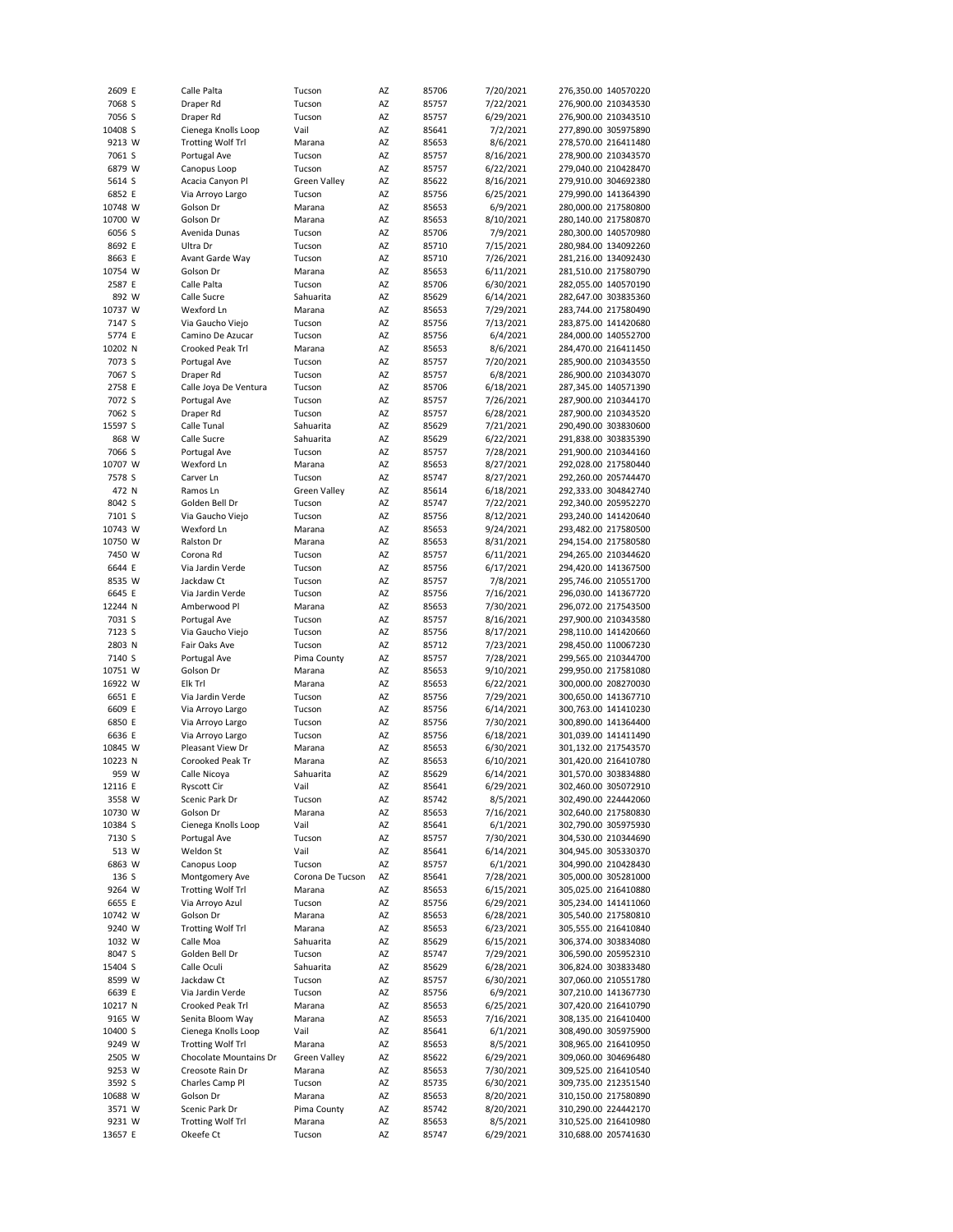| 7019 S  | Draper Rd                | Tucson              | AZ       | 85757 | 6/1/2021  | 310,900.00 210343150 |
|---------|--------------------------|---------------------|----------|-------|-----------|----------------------|
| 10880 W | Sarabella Dr             | Marana              | AZ       | 85653 | 7/6/2021  | 310,920.00 217544350 |
| 10739 W | Golson Dr                | Marana              | ΑZ       | 85653 | 9/24/2021 | 312,340.00 217581060 |
| 6626 E  | Via Arroyo Azul          | Tucson              | AZ       | 85756 | 6/7/2021  | 312,801.00 141410760 |
| 9246 W  | <b>Trotting Wolf Trl</b> | Marana              | AZ       | 85653 | 7/15/2021 | 313,025.00 216410850 |
| 6176 S  | Wash View Dr             | Tucson              | AZ       | 85706 | 7/2/2021  | 313,490.00 140360720 |
| 2809 N  | Fair Oaks Ave            | Tucson              | AZ       | 85712 | 8/2/2021  | 313,660.00 110067240 |
| 9159 W  | Senita Bloom Way         | Marana              | ΑZ       | 85653 | 7/28/2021 | 313,810.00 216410410 |
| 8580 W  | <b>Reed Bunting Ct</b>   | Tucson              | ΑZ       | 85757 | 8/26/2021 | 314,787.00 210551980 |
|         |                          |                     |          |       |           |                      |
| 1001 W  | Calle Sucre              | Sahuarita           | AZ       | 85629 | 6/17/2021 | 314,990.00 303831600 |
| 3562 W  | Scenic Park Dr           | Tucson              | ΑZ       | 85742 | 7/30/2021 | 315,540.00 224442070 |
| 6638 E  | Via Arroyo Azul          | Tucson              | AZ       | 85756 | 7/28/2021 | 315,840.00 141410780 |
| 11375 N | Gemini Dr                | Tucson              | ΑZ       | 85742 | 6/2/2021  | 315,905.00 224113280 |
| 6656 E  | Via Arroyo Azul          | Tucson              | ΑZ       | 85756 | 8/3/2021  | 316,038.00 141410810 |
| 8046 S  | Golden Bell Dr           | Tucson              | AZ       | 85747 | 7/27/2021 | 316,141.00 205952280 |
| 18009 S | Silent Lea Ln            | Sahuarita           | AZ       | 85629 | 6/28/2021 | 316,850.00 303477430 |
| 979 W   | Calle Moa                | Sahuarita           | ΑZ       | 85629 | 7/29/2021 | 317,313.00 303834210 |
| 1067 W  | Still Glen Trl           | Sahuarita           | AZ       | 85629 | 7/2/2021  | 317,601.00 303477610 |
| 8590 W  | Jackdaw Ct               | Tucson              | ΑZ       | 85757 | 8/3/2021  | 317,897.00 210551800 |
| 7957 S  | Silver Lillie Way        | Tucson              | AZ       | 85747 | 8/25/2021 | 317,990.00 205951450 |
| 10130 N | Guayacan Trl             | Marana              | ΑZ       | 85653 | 8/13/2021 | 318,040.00 216411550 |
|         |                          |                     |          |       |           |                      |
| 8572 W  | <b>Reed Bunting Ct</b>   | Tucson              | ΑZ       | 85757 | 8/26/2021 | 319,000.00 210551990 |
| 10001 N | Bamboo Muhly Trl         | Marana              | AZ       | 85653 | 7/8/2021  | 320,220.00 216440970 |
| 10724 W | Golson Dr                | Marana              | AZ       | 85653 | 8/5/2021  | 320,540.00 217580840 |
| 10965 W | Pleasant View Dr         | Marana              | AZ       | 85653 | 7/29/2021 | 321,142.00 217544160 |
| 6661 E  | Via Arroyo Azul          | Tucson              | AZ       | 85756 | 8/9/2021  | 321,282.00 141411050 |
| 7140 S  | Via Gaucho Viejo         | Tucson              | AZ       | 85756 | 6/28/2021 | 321,840.00 141420060 |
| 3539 W  | Scenic Park Dr           | Tucson              | AZ       | 85742 | 6/1/2021  | 322,415.00 224442210 |
| 1113 W  | Valley Meadow Ln         | Sahuarita           | ΑZ       | 85629 | 6/18/2021 | 322,780.00 303477350 |
| 11924 E | <b>Ryscott Cir</b>       | Vail                | ΑZ       | 85641 | 7/29/2021 | 322,826.00 305072390 |
| 9243 W  | <b>Trotting Wolf Trl</b> | Marana              | AZ       | 85653 | 6/30/2021 | 323,255.00 216410960 |
| 6633 E  | Via Arroyo Largo         | Tucson              | ΑZ       | 85756 | 6/16/2021 | 323,255.00 141410200 |
|         |                          | Marana              |          |       |           |                      |
| 10840 W | Sarabella Dr             |                     | AZ       | 85653 | 8/13/2021 | 323,825.00 217544390 |
| 10162 N | Guayacan Trl             | Marana              | AZ       | 85653 | 6/29/2021 | 324,455.00 216411510 |
| 1377 E  | <b>Basalt Dr</b>         | <b>Green Valley</b> | ΑZ       | 85614 | 6/16/2021 | 325,000.00 304550600 |
| 9237 W  | <b>Trotting Wolf Trl</b> | Marana              | AZ       | 85653 | 8/6/2021  | 326,045.00 216410970 |
| 6650 E  | Via Jardin Verde         | Tucson              | AZ       | 85756 | 6/29/2021 | 326,930.00 141367510 |
| 10712 W | Golson Dr                | Marana              | ΑZ       | 85653 | 7/29/2021 | 327,540.00 217580860 |
| 10848 W | Pleasant View Dr         | Marana              | AZ       | 85653 | 9/24/2021 | 327,617.00 217543770 |
| 10009 N |                          |                     |          |       |           |                      |
|         | Bamboo Muhly Trl         | Marana              | ΑZ       | 85653 | 7/2/2021  | 327,670.00 216440960 |
| 10745 W | Golson Dr                | Marana              | AZ       | 85653 | 9/17/2021 | 327,920.00 217581070 |
|         |                          |                     |          |       |           |                      |
| 7164 S  | Via Gaucho Viejo         | Tucson              | AZ       | 85756 | 6/9/2021  | 328,020.00 141420090 |
| 11920 E | <b>Ryscott Cir</b>       | Vail                | AZ       | 85641 | 8/26/2021 | 328,447.00 305072400 |
| 9989 N  | Bamboo Muhly Trl         | Marana              | AZ       | 85653 | 8/5/2021  | 328,550.00 216440980 |
| 1010 W  | Calle Sucre              | Sahuarita           | ΑZ       | 85629 | 7/28/2021 | 330,000.00 303830500 |
| 10858 W | Pleasant View Dr         | Marana              | AZ       | 85653 | 6/30/2021 | 330,321.00 217543760 |
| 10830 W | Sarabella Dr             | Marana              | AZ       | 85653 | 8/20/2021 | 331,197.00 217544400 |
| 10416 S | Cienega Knolls Loop      | Vail                | AZ       | 85641 | 7/23/2021 | 331,290.00 305975880 |
| 6643 E  | Via Arroyo Azul          | Tucson              | AZ       | 85756 | 8/6/2021  | 331,315.00 141411080 |
| 6677 E  | Via Arroyo Largo         | Tucson              | ΑZ       | 85756 | 9/21/2021 | 331,486.00 141410130 |
| 10867 W | Sarabella Dr             | Marana              | ΑZ       | 85653 | 6/30/2021 | 331,488.00 217543950 |
| 3563 W  | Scenic Park Dr           | Tucson              | AZ       | 85742 | 7/19/2021 | 331,590.00 224442180 |
| 3579 W  | Scenic Park Dr           | Tucson              | ΑZ       | 85742 | 8/24/2021 | 331,790.00 224442160 |
|         |                          |                     | AZ       | 85742 |           |                      |
| 3337 W  | Shadow Park Way          | Tucson              |          |       | 7/21/2021 | 332,790.00 224442700 |
| 514 W   | Grantham St              | Vail                | ΑZ       | 85641 | 7/2/2021  | 333,320.00 305330600 |
| 10870 W | Sarabella Dr             | Marana              | ΑZ       | 85653 | 6/28/2021 | 334,319.00 217544360 |
| 3321 W  | Shadow Park Way          | Tucson              | AZ       | 85742 | 6/22/2021 | 334,640.00 224442680 |
| 11939 E | <b>Ryscott Cir</b>       | Vail                | ΑZ       | 85641 | 6/21/2021 | 334,976.00 305072560 |
| 4387 S  | Southern Cross Pl        | Tucson              | ΑZ       | 85735 | 6/11/2021 | 335,000.00 212391860 |
| 1013 W  | Calle Nicoya             | Sahuarita           | ΑZ       | 85629 | 6/17/2021 | 335,070.00 303834810 |
| 11936 E | <b>Ryscott Cir</b>       | Pima County         | AZ       | 85641 | 6/29/2021 | 335,162.00 305072360 |
| 9273 W  | <b>Trotting Wolf Trl</b> | Marana              | ΑZ       | 85653 | 7/30/2021 | 335,310.00 216410920 |
| 3354 W  | Sunlit Peak Dr           | Pc                  | AZ       | 85742 | 6/28/2021 | 335,340.00 224442730 |
| 7148 S  | Via Gaucho Viejo         | Tucson              | AZ       | 85756 | 7/8/2021  | 336,100.00 141420070 |
| 514 N   | Sonoma Vista Dr          | <b>Green Valley</b> | AZ       | 85614 | 7/22/2021 | 336,895.00 304842610 |
|         | Via Arroyo Azul          | Tucson              |          |       |           |                      |
| 6632 E  | Pueblo Vista Blvd        | Tucson              | ΑZ<br>AZ | 85756 | 7/30/2021 | 336,913.00 141410770 |
| 1867 W  |                          |                     |          | 85713 | 7/7/2021  | 337,000.00 11805067b |
| 6620 E  | Via Arroyo Azul          | Tucson              | AZ       | 85756 | 6/11/2021 | 337,538.00 141410750 |
| 15460 S | Camino Oculi             | Sahuarita           | AZ       | 85629 | 6/15/2021 | 338,140.00 303833560 |
| 236 S   | Vozack Ln                | Tucson              | AZ       | 85748 | 8/17/2021 | 338,300.00 133555660 |
| 1002 W  | Calle Sucre              | Sahuarita           | AZ       | 85629 | 6/1/2021  | 338,740.00 303830510 |
| 3397 W  | Sunlit Peak Dr           | Tucson              | AZ       | 85742 | 8/31/2021 | 339,040.00 224442400 |
| 6841 E  | Via Arroyo Largo         | Tucson              | AZ       | 85756 | 8/12/2021 | 339,890.00 141364210 |
| 9574 E  | Via Arroyo Azul          | Tucson              | AZ       | 85756 | 6/29/2021 | 340,000.00 141410670 |
| 3552 W  | Granite Vista Dr         | Tucson              | AZ       | 85742 | 7/6/2021  | 340,290.00 224441850 |
| 10694 W | Golson Dr                | Marana              | ΑZ       | 85653 | 8/24/2021 | 340,340.00 217580880 |
| 13663 E | Okeefe Ct                | Tucson              | AZ       | 85747 | 7/20/2021 | 341,283.00 205741640 |
| 7177 S  | Via Gaucho Viejo         | Tucson              | AZ       | 85756 | 6/24/2021 | 341,285.00 141420700 |
| 1019 W  | Calle Moa                | Sahuarita           | ΑZ       | 85629 | 6/4/2021  | 341,356.00 303834150 |
| 10214 N | Crooked Peak Trl         | Marana              | ΑZ       | 85653 | 7/30/2021 | 342,090.00 216411430 |
| 1287 E  | Basalt Dr                | Green Valley        | ΑZ       | 85614 | 7/12/2021 | 342,231.00 304550690 |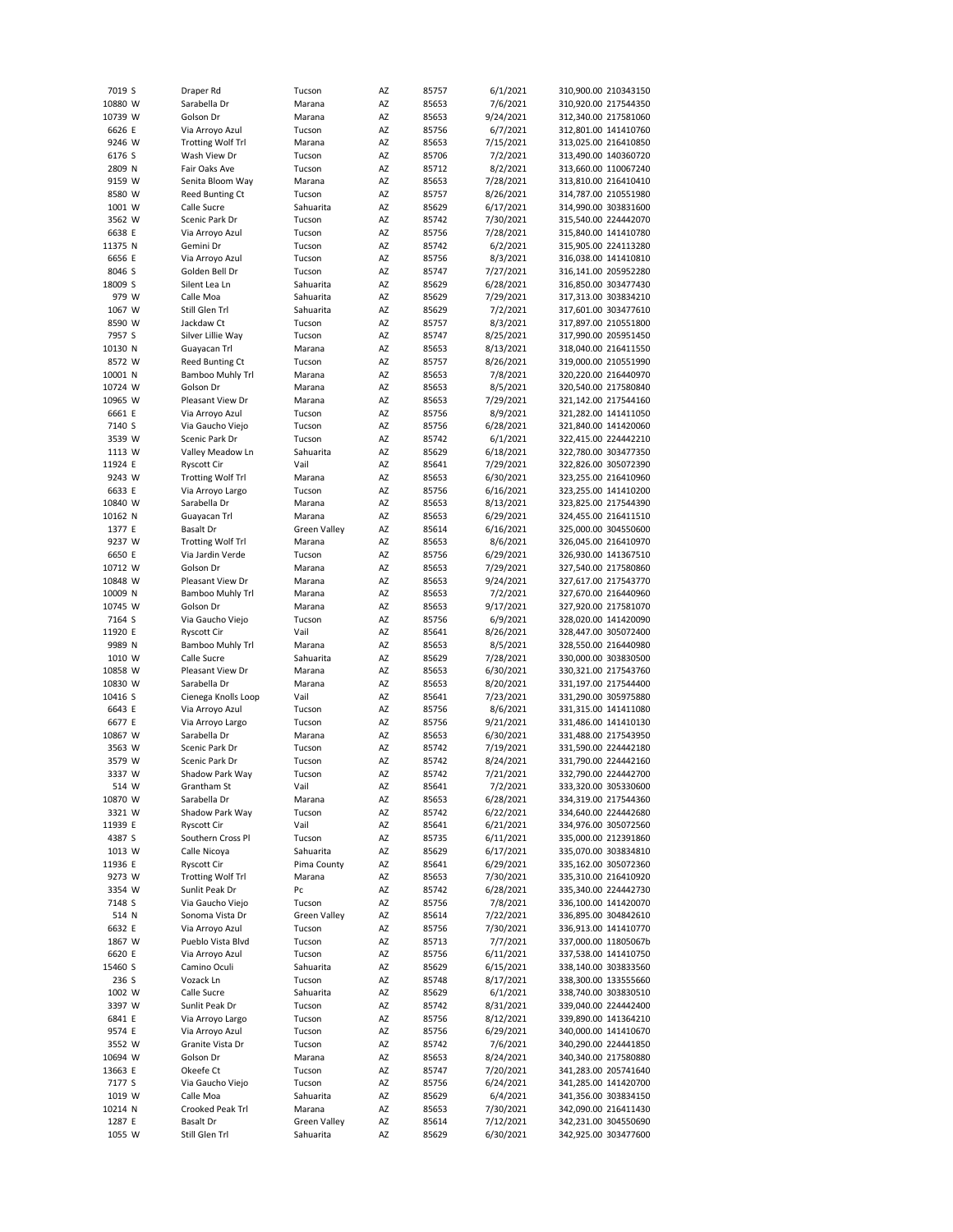| 9997 N             | Ruby Range Tr                         | Marana              | AZ       | 85653          | 6/11/2021              | 343,190.00 216441720                         |
|--------------------|---------------------------------------|---------------------|----------|----------------|------------------------|----------------------------------------------|
| 8907 W             | Blakebrook Rd                         | Marana              | AZ       | 85653          | 8/19/2021              | 343,854.00 216401450                         |
| 3531 W             | Scenic Park Dr                        | Tucson              | ΑZ       | 85742          | 6/23/2021              | 343,990.00 224442220                         |
| 7172 S             | Via Guacho Viejo                      | Tucson              | AZ       | 85756          | 6/10/2021              | 344,000.00 141420100                         |
| 10020 N            | Smooth Agave Loop                     | Marana              | AZ       | 85653          | 6/30/2021              | 344,725.00 216441080                         |
| 10029 N            | Cardon Grande Trl                     | Marana              | AZ       | 85653          | 6/25/2021              | 344,804.00 216440530                         |
| 6673 E             | Via Arroyo Azul                       | Tucson              | AZ       | 85756          | 9/15/2021              | 345,053.00 141411030                         |
| 3586 W             | Scenic Park Dr                        | Tucson              | AZ       | 85742          | 9/3/2021               | 345,790.00 224442100                         |
| 7196 S             | Via Gaucho Viejo                      | Tucson              | AZ       | 85756          | 6/7/2021               | 346,130.00 141420130                         |
| 8905 W             | Airdale Rd                            | Marana              | AZ       | 85653          | 6/25/2021              | 346,425.00 216401110                         |
|                    | Civano Wash Trl                       | Tucson              |          |                |                        |                                              |
| 10251 E            |                                       |                     | AZ       | 85747          | 6/22/2021              | 347,268.00 141020500                         |
| 11952 E            | <b>Ryscott Cir</b>                    | Vail                | AZ       | 85641          | 8/12/2021              | 347,709.00 305072320                         |
| 6637 E             | Via Arroyo Azul                       | Tucson              | AZ       | 85756          | 7/22/2021              | 347,996.00 141411090                         |
| 6657 E             | Via Arroyo Largo                      | Tucson              | AZ       | 85756          | 9/24/2021              | 348,262.00 141410170                         |
| 7188 S             | Via Gaucho Viejo                      | Tucson              | AZ       | 85756          | 6/14/2021              | 348,840.00 141420120                         |
| 6665 E             | Via Arroyo Largo                      | Tucson              | AZ       | 85756          | 8/13/2021              | 348,898.00 141410160                         |
| 10075 N            | Bamboo Muhly Trl                      | Marana              | AZ       | 85653          | 7/15/2021              | 349,095.00 216440880                         |
| 10075 N            | Smooth Agave Loop                     | Marana              | AZ       | 85653          | 9/15/2021              | 349,778.00 216441420                         |
| 7427 S             | Via Rancho La Costa                   | Tucson              | AZ       | 85756          | 6/3/2021               | 349,790.00 141364260                         |
| 3578 W             | Scenic Park Dr                        | Tucson              | AZ       | 85742          | 8/26/2021              | 349,890.00 224442090                         |
| 1127 W             | Still Glen Trl                        | Sahuarita           | AZ       | 85629          | 6/22/2021              | 350,065.00 303477650                         |
| 7180 S             | Via Gaucho Viejo                      | Tucson              | AZ       | 85756          | 6/22/2021              | 351,130.00 141420110                         |
| 7862 S             | <b>Expedition Dr</b>                  | Tucson              | AZ       | 85747          | 7/8/2021               | 351,932.00 205954120                         |
| 1024 W             | Calle Moa                             | Sahuarita           | AZ       | 85629          | 6/28/2021              | 351,994.00 303834070                         |
| 1029 W             |                                       |                     |          |                |                        |                                              |
|                    | Calle Nicoya                          | Sahuarita           | AZ       | 85629          | 6/25/2021              | 352,250.00 303834790                         |
| 12259 N            | Sutter Dr                             | Marana              | AZ       | 85653          | 7/30/2021              | 352,295.00 217581610                         |
| 6649 E             | Via Arroyo Largo                      | Tucson              | AZ       | 85756          | 7/8/2021               | 352,930.00 141410180                         |
| 3389 W             | Sunlit Peak Dr                        | Tucson              | AZ       | 85742          | 9/3/2021               | 353,490.00 224442390                         |
| 11916 E            | <b>Ryscott Cir</b>                    | Vail                | AZ       | 85641          | 8/31/2021              | 353,631.00 305072410                         |
| 12254 N            | Amberwood Pl                          | Marana              | ΑZ       | 85653          | 6/29/2021              | 353,885.00 217543490                         |
| 18111 S            | Camino De Las Quintas                 | Sahuarita           | AZ       | 85629          | 6/23/2021              | 354,560.00 303477740                         |
| 10032 N            | Ruby Range Trl                        | Marana              | AZ       | 85653          | 7/19/2021              | 354,730.00 216441490                         |
| 6601 E             | Via Arroyo Azul                       | Tucson              | AZ       | 85756          | 7/2/2021               | 355,000.00 141411150                         |
| 3570 W             | Scenic Park Dr                        | Tucson              | AZ       | 85742          | 8/25/2021              | 355,500.00 224442080                         |
| 3547 W             | Scenic Park Dr                        | Tucson              | AZ       | 85742          | 8/20/2021              | 356,990.00 224442200                         |
|                    |                                       |                     |          |                |                        |                                              |
| 10091 N            | Smooth Agave Loop                     | Marana              | AZ       | 85653          | 9/15/2021              | 357,000.00 216441400                         |
| 1950 N             | Agarita Way                           | <b>Green Valley</b> | ΑZ       | 85614          | 7/7/2021               | 357,684.00 304551430                         |
| 3544 W             | Granite Vista Dr                      | Tucson              | AZ       | 85742          | 7/8/2021               | 358,040.00 224441860                         |
| 973 W              | Calle Nicoya                          | Sahuarita           | AZ       | 85629          | 6/8/2021               | 358,145.00 303834860                         |
| 15678 S            | Camino Oculi                          | Sahuarita           | AZ       | 85629          | 9/20/2021              | 360,000.00 303830360                         |
| 15440 S            | Calle Oculi                           | Sahuarita           | AZ       | 85629          | 6/30/2021              | 360,930.00 303833530                         |
| 10736 W            | Golson Dr                             | Marana              | AZ       | 85653          | 9/22/2021              | 361,040.00 217580820                         |
| 10429 E            | Painted Turtle Ln                     | Tucson              | AZ       | 85747          | 6/25/2021              | 361,326.00 141120140                         |
| 1021 W             | Calle Nicoya                          | Sahuarita           | AZ       | 85629          | 6/18/2021              | 361,600.00 303834800                         |
| 12289 N            | Larisa Dr                             | Marana              | AZ       | 85653          | 6/17/2021              | 362,267.00 217544190                         |
| 3358 W             | Sunlit Peak Dr                        | Tucson              | AZ       | 85742          | 7/28/2021              |                                              |
| 1035 W             |                                       |                     |          |                |                        |                                              |
| 2200 W             |                                       |                     |          |                |                        | 362,790.00 224442440                         |
|                    | Calle Moa                             | Sahuarita           | AZ       | 85629          | 9/2/2021               | 363,000.00 303834130                         |
|                    | Bassett Peak Dr                       | Green Valley        | ΑZ       | 85622          | 7/28/2021              | 363,100.00 304696290                         |
| 10060 N            | <b>Bamboo Muhly Trl</b>               | Marana              | AZ       | 85653          | 7/14/2021              | 363,469.00 216440220                         |
| 12394 N            | Amberwood Pl                          | Marana              | AZ       | 85653          | 9/1/2021               | 364,207.00 217544420                         |
| 9964 N             | Cardon Grande Trl                     | Marana              | AZ       | 85653          | 8/26/2021              | 364,580.00 216441840                         |
| 6680 E             | Via Jardin Verde                      | Tucson              | AZ       | 85756          | 9/3/2021               | 364,640.00 141367560                         |
| 3353 W             | Shadow Park Way                       | Tucson              | ΑZ       | 85742          | 8/5/2021               | 364,990.00 224442720                         |
| 10713 W            | Wexford Ln                            | Marana              | AZ       | 85653          | 9/20/2021              | 365,231.00 217580450                         |
| 10867 N            | Cactus Point Dr                       | Marana              | ΑZ       | 85742          | 7/21/2021              | 365,990.00 216260330                         |
| 950 W              | Calle Nicoya                          | Sahuarita           | AZ       | 85629          | 7/30/2021              | 366,140.00 303834620                         |
| 993 W              | Calle Sucre                           | Sahuarita           | AZ       | 85629          | 7/29/2021              | 367,000.00 303831590                         |
|                    | Goldenview Ln                         |                     |          |                |                        | 367,437.00 217542330                         |
| 12150 N            |                                       | Marana<br>Tucson    | AZ       | 85653          | 8/27/2021              |                                              |
| 7941 S             | Silver Lillie Way                     |                     | AZ       | 85747          | 7/20/2021              | 368,000.00 205951470                         |
| 15434 S            | Calle Oculi                           | Sahuarita           | AZ       | 85629          | 7/30/2021              | 368,450.00 303833520                         |
| 7156 S             | Via Gaucho Viejo                      | Tucson              | AZ       | 85756          | 7/22/2021              | 369,100.00 141420080                         |
| 13367 E            | Franco Pl                             | Tucson              | AZ       | 85747          | 8/20/2021              | 369,909.00 205953760                         |
| 6554 E             | Via Arroyo Largo                      | Tucson              | AZ       | 85756          | 9/3/2021               | 370,000.00 141411360                         |
| 10052 N            | Bamboo Muhly Trl                      | Marana              | ΑZ       | 85653          | 7/23/2021              | 370,374.00 216440230                         |
| 6646 E             | Via Arroyo Largo                      | Tucson              | AZ       | 85756          | 8/30/2021              | 370,795.00 141411510                         |
| 582 N              | Sonoma Vista Dr                       | <b>Green Valley</b> | ΑZ       | 85614          | 7/1/2021               | 372,391.00 304842540                         |
| 10394 S            | Cienega Knolls Lp                     | Vail                | AZ       | 85641          | 6/11/2021              | 372,890.00 305975910                         |
| 3783 W             | Desert Totem Ln                       | Tucson              | AZ       | 85742          | 6/16/2021              | 373,550.00 225025240                         |
| 1442 E             | Claystone Dr                          | <b>Green Valley</b> | AZ       | 85614          | 6/7/2021               | 373,887.00 304550880                         |
| 12183 N            | Goldenview Ln                         | Marana              | AZ       | 85653          | 8/6/2021               | 373,976.00 217541140                         |
| 1156 W             | Whispering Lea Ln                     | Sahuarita           | ΑZ       | 85629          | 6/30/2021              | 373,986.00 303477040                         |
|                    | Ruby Range Trl                        | Marana              |          |                |                        |                                              |
| 10044 N            |                                       |                     | ΑZ       | 85653          | 7/1/2021               | 374,280.00 216441510                         |
| 1013 W             | Calle Sucre                           | Sahuarita           | AZ       | 85629          | 7/15/2021              | 374,590.00 303831610                         |
| 3352 W             | Shadow Park Way                       | Pima County         | ΑZ       | 85742          | 8/5/2021               | 374,690.00 224442480                         |
| 7956 S             | Silver Lillie Way                     | Tucson              | ΑZ       | 85747          | 8/5/2021               | 374,990.00 205951490                         |
| 1011 W             | Calle Moa                             | Sahuarita           | AZ       | 85629          | 7/20/2021              | 375,000.00 303834160                         |
| 8450 N             | Van Cleeve Ln                         | Tucson              | AZ       | 85743          | 8/13/2021              | 375,726.00 221224200                         |
| 15446 S            | Calle Oculi                           | Sahuarita           | AZ       | 85629          | 6/29/2021              | 376,810.00 303833540                         |
| 12041 E            | Ryscott Ct                            | Vail                | AZ       | 85641          | 6/18/2021              | 377,986.00 305072710                         |
| 10063 N            | Bamboo Muhly Trl                      | Marana              | AZ       | 85653          | 6/29/2021              | 380,190.00 216440890                         |
| 10026 N<br>10918 W | Smooth Agave Loop<br>Pleasant View Dr | Marana<br>Marana    | AZ<br>ΑZ | 85653<br>85653 | 7/30/2021<br>8/27/2021 | 380,915.00 216441090<br>381,378.00 217543700 |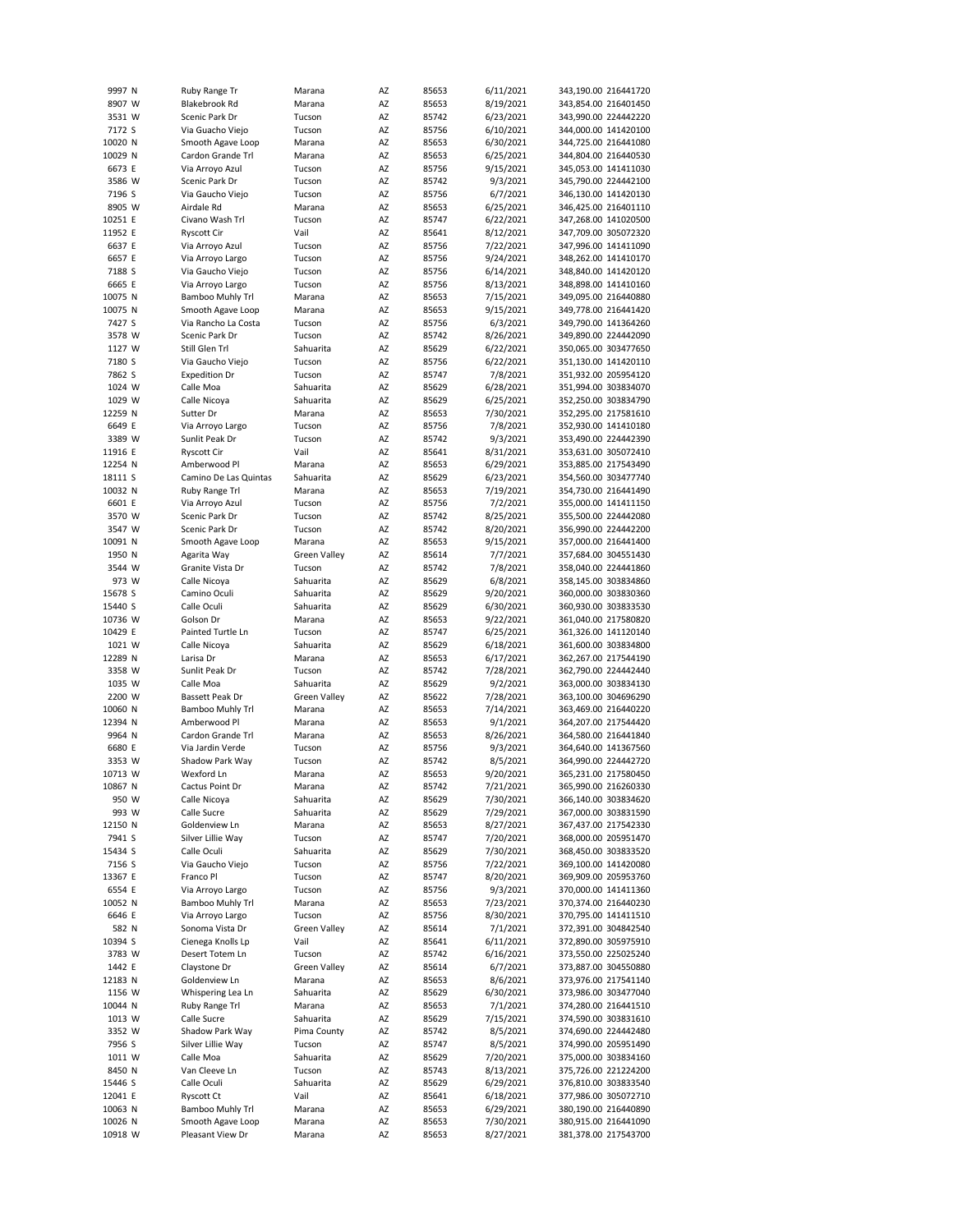| 15454 S         | Calle Oculi                        | Sahuarita            | AZ       | 85629          | 6/29/2021              |                      | 381,750.00 303833550                         |
|-----------------|------------------------------------|----------------------|----------|----------------|------------------------|----------------------|----------------------------------------------|
| 4236 S          | Macy Cir                           | Tucson               | AZ       | 85757          | 6/14/2021              |                      | 382,306.00 212501790                         |
| 13375 E         | Franco Pl                          | Tucson               | AZ       | 85747          | 7/30/2021              | 382,482.00 205953750 |                                              |
| 11925 E         | <b>Ryscott Cir</b>                 | Vail                 | AZ       | 85641          | 7/30/2021              | 384,420.00 305072510 |                                              |
| 6649 E          | Via Arroyo Azul                    | Tucson               | AZ       | 85756          | 6/25/2021              | 384,688.00 141411070 |                                              |
| 6847 E          | Via Arroyo Largo                   | Tucson               | AZ       | 85756          | 7/30/2021              |                      | 386,190.00 141364240                         |
| 12710 E         | American Peak Dr                   | Vail                 | AZ       | 85641          | 6/30/2021              | 386,440.00 305976540 |                                              |
|                 |                                    |                      |          |                |                        |                      |                                              |
| 2532 W          | Bassett Peak Dr                    | <b>Green Valley</b>  | AZ       | 85622          | 8/19/2021              |                      | 386,700.00 304696170                         |
| 13359 E         | Franco Pl                          | Tucson               | AZ       | 85747          | 8/12/2021              |                      | 386,857.00 205953770                         |
| 754 N           | Contzen Ave                        | Tucson               | AZ       | 85705          | 8/10/2021              |                      | 387,000.00 116161090                         |
| 2232 W          | Alamo Spring Loop                  | Tucson               | AZ       | 85742          | 7/30/2021              |                      | 390,120.00 224112880                         |
| 10023 N         | Cardon Grande Trl                  | Marana               | AZ       | 85653          | 7/1/2021               |                      | 390,378.00 216440520                         |
|                 |                                    |                      |          |                |                        |                      | 391,120.00 216440900                         |
| 10057 N         | Bamboo Muhly Trl                   | Marana               | AZ       | 85653          | 7/30/2021              |                      |                                              |
| 7033 W          | Deer Creek Trl                     | Marana               | AZ       | 85658          | 8/13/2021              |                      | 391,975.00 218315410                         |
| 13391 E         | Franco Pl                          | Tucson               | AZ       | 85747          | 7/30/2021              |                      | 392,040.00 205953730                         |
| 450 N           | Rolling Thunder Dr                 | Green Valley         | AZ       | 85614          | 7/8/2021               |                      | 392,883.00 304842860                         |
| 9943 N          | Sand Sage Tr                       | Marana               | AZ       | 85653          | 6/10/2021              | 393,523.00 216441010 |                                              |
| 1417 E          | Claystone Dr                       | Green Valley         | AZ       | 85614          | 6/2/2021               |                      | 393,812.00 304551120                         |
|                 |                                    |                      |          |                |                        |                      |                                              |
| 10089 N         | Cardon Grande Trl                  | Marana               | AZ       | 85653          | 8/25/2021              |                      | 393,861.00 216440600                         |
| 1459 N          | <b>Blazing Saddle Rd</b>           | Vail                 | AZ       | 85641          | 6/9/2021               |                      | 394,455.00 305401670                         |
| 10283 E         | Civano Wash Trl                    | Tucson               | AZ       | 85747          | 6/25/2021              | 394,779.00 141020540 |                                              |
| 4204 S          | Macy Cir                           | Tucson               | AZ       | 85757          | 6/1/2021               | 395,422.00 212501710 |                                              |
| 10075 N         | Cardon Grande Trl                  | Marana               | AZ       | 85653          | 8/26/2021              | 395,866.00 216440590 |                                              |
| 12718 E         | American Peak Dr                   | Vail                 | AZ       | 85641          | 6/1/2021               | 395,940.00 305976530 |                                              |
|                 |                                    |                      |          |                |                        |                      |                                              |
| 13383 E         | Franco Pl                          | Pima County          | AZ       | 85747          | 7/22/2021              | 396,172.00 205953740 |                                              |
| 10067 N         | Cardon Grande Trl                  | Marana               | AZ       | 85653          | 8/13/2021              | 397,557.00 216440580 |                                              |
| 9975 N          | <b>Bamboo Muhly Trl</b>            | Marana               | AZ       | 85653          | 7/9/2021               |                      | 397,915.00 216440990                         |
| 3312 W          | Shadow Park Way                    | Tucson               | AZ       | 85742          | 6/25/2021              | 399,790.00 224442530 |                                              |
| 2259 W          | Alamo Spring Loop                  | Tucson               | AZ       | 85742          | 6/25/2021              | 400,510.00 224113040 |                                              |
|                 |                                    |                      |          |                |                        |                      |                                              |
| 1438 E          | Golden Rock Way                    | <b>Green Valley</b>  | AZ       | 85614          | 6/22/2021              | 402,067.00 304551640 |                                              |
| 7033 W          | Foothills Acacia Pl                | Marana               | AZ       | 85658          | 6/9/2021               |                      | 404,260.00 218195510                         |
| 6776 W          | Cape Royal Pl                      | Marana               | AZ       | 85658          | 6/16/2021              | 404,661.00 218348020 |                                              |
| 10017 N         | Cardon Grande Trl                  | Marana               | AZ       | 85653          | 6/30/2021              |                      | 405,428.00 216440510                         |
| 9234 W          | <b>Trotting Wolf Trl</b>           | Marana               | AZ       | 85653          | 8/31/2021              |                      | 405,785.00 216410830                         |
|                 |                                    |                      |          | 85742          |                        |                      |                                              |
| 2880 W          | Shannon Ridge Rd                   | Tucson               | AZ       |                | 8/12/2021              |                      | 405,835.00 225027460                         |
| 11932 E         | <b>Ryscott Cir</b>                 | Vail                 | AZ       | 85641          | 6/25/2021              | 407,534.00 305072370 |                                              |
| 12747 E         | Paige Canyon Ln                    | Vail                 | AZ       | 85641          | 8/25/2021              |                      | 408,390.00 305976590                         |
| 550 N           | Sonoma Vista Dr                    | Green Valley         | AZ       | 85614          | 6/14/2021              | 409,483.00 304842570 |                                              |
| 10160 N         | Bamboo Muhly Trl                   | Marana               | AZ       | 85653          | 7/16/2021              |                      | 409,823.00 216440090                         |
| 155 W           | Lee St                             | Tucson               | AZ       | 85705          | 9/16/2021              | 410,000.00 115072050 |                                              |
|                 |                                    |                      |          |                |                        |                      |                                              |
| 10083 N         | Smooth Agave Loop                  | Marana               | AZ       | 85653          | 9/23/2021              |                      | 410,066.00 216441410                         |
| 6673 E          | Via Arroyo Largo                   | Tucson               | AZ       | 85756          | 8/19/2021              | 411,679.00 141410140 |                                              |
| 494 N           | Hale Dr                            | Sahuarita            | AZ       | 85614          | 6/10/2021              | 411,739.00 304833200 |                                              |
| 10102 N         | <b>Bamboo Muhly Trl</b>            | Marana               | AZ       | 85653          | 9/23/2021              | 411,803.00 216440180 |                                              |
| 940 N           | Magellan Scope Trl                 | Pima County          | AZ       | 85614          | 7/1/2021               | 412,530.00 304790040 |                                              |
|                 |                                    |                      |          |                |                        |                      |                                              |
| 7811 W          | Sage Path                          | Marana               | AZ       | 85658          | 6/28/2021              | 413,541.00 218313540 |                                              |
| 6803 W          | Cape Royal Pl                      | Marana               | AZ       | 85658          | 6/22/2021              | 413,641.00 218348070 |                                              |
| 12859 E         | Adam Camp Trl                      | Vail                 | AZ       | 85641          | 7/15/2021              | 414,440.00 305977330 |                                              |
| 8209 E          | Lee St                             | Tucson               | AZ       | 85715          | 6/9/2021               | 414,900.00 133095590 |                                              |
| 2271 W          | Alamo Spring Loop                  | Oro Valley           | AZ       | 85742          | 8/31/2021              | 415,825.00 224113010 |                                              |
| 783 E           | Haa Valley Ct                      | Oro Valley           | AZ       | 85755          |                        | 416,466.00 219480540 |                                              |
|                 |                                    |                      |          |                | 6/25/2021              |                      |                                              |
| 5854 W          | Indian Sunrise Dr                  | Tucson               | AZ       | 85742          | 8/30/2021              |                      | 417,129.00 216320820                         |
| 4288 S          | Macy Cir                           | Tucson               | AZ       | 85757          | 6/30/2021              | 417,259.00 212501920 |                                              |
| 3555 W          | Scenic Park Dr                     | Pima County          | AZ       | 85742          | 7/23/2021              |                      | 418,190.00 224442190                         |
| 7919 S          | <b>Expedition Dr</b>               | Tucson               | AZ       | 85747          | 6/18/2021              |                      | 419,569.00 205953690                         |
| 11461 N         | Gemini Dr                          | Tucson               | AZ       | 85742          | 6/18/2021              |                      | 419,780.00 224113370                         |
|                 |                                    |                      |          |                | 7/15/2021              |                      | 422,093.00 221224370                         |
| 8475 N          | Van Cleeve Ln                      | Marana               | AZ       | 85743          |                        |                      |                                              |
| 14607 E         | Old Owl Creek Ct                   | Vail                 | AZ       | 85641          | 9/10/2021              | 422,180.00           | 224442710                                    |
| 10049 N         | Cardon Grande Trl                  | Marana               | AZ       | 85653          | 8/20/2021              |                      | 423,340.00 216440560                         |
| 7901 S          | <b>Expedition Dr</b>               | Tucson               | AZ       | 85747          | 6/21/2021              |                      | 423,565.00 205953720                         |
| 17919 S         | Camino De Las Quintas              | Sahuarita            | AZ       | 85629          | 8/31/2021              |                      | 424,315.00 303476960                         |
| 155 E           | <b>Twintip Pl</b>                  | Tucson               | AZ       | 85755          | 8/18/2021              |                      | 425,352.00 219550570                         |
|                 | Shadow Park Way                    |                      |          |                |                        |                      |                                              |
| 3345 W          |                                    | Tucson               | AZ       | 85742          | 9/24/2021              | 426,790.00           | 224442710                                    |
| 7844 S          | <b>Expedition Dr</b>               | Pima County          | AZ       | 85747          | 8/6/2021               | 426,953.00 205953800 |                                              |
| 2258 W          | Azure Creek Loop                   | Tucson               | AZ       | 85742          | 8/3/2021               |                      | 427,010.00 224112660                         |
| 7949 S          | Silver Lillie Way                  | Tucson               | AZ       | 85747          | 8/30/2021              |                      | 430,490.00 205951460                         |
| 11364 N         | Gemini Dr                          | Tucson               | AZ       | 85742          | 8/18/2021              |                      | 431,735.00 224112950                         |
| 12880 E         | Pantano View Dr                    | Vail                 | AZ       | 85641          | 7/28/2021              |                      | 432,170.00 305977110                         |
|                 |                                    |                      |          |                |                        |                      |                                              |
| 6770 W          | Cape Royal Pl                      | Marana               | AZ       | 85658          | 6/21/2021              |                      | 433,001.00 218348030                         |
| 8008 N          | Purple Aster Pl                    | Tucson               | AZ       | 85741          | 6/11/2021              |                      | 433,088.00 225333730                         |
| 13190 N         | Weatherglass Dr                    | Tucson               | AZ       | 85755          | 8/20/2021              |                      | 433,778.00 219552520                         |
| 1257 N          | Range Rider Pl                     | Vail                 | AZ       | 85641          | 6/28/2021              |                      | 433,881.00 305401750                         |
| 10035 E         | Fay Canyon Trl                     | Tucson               | AZ       | 85747          | 6/25/2021              |                      | 434,435.00 141022110                         |
|                 |                                    |                      |          |                |                        |                      |                                              |
| 8316 W          | Spaulding St                       | Tucson               | AZ       | 85743          | 7/29/2021              |                      | 439,914.00 221224050                         |
| 8217 E          | Lee St                             | Tucson               | AZ       | 85715          | 8/11/2021              |                      | 440,000.00 133095600                         |
| 6925 W          | Tanner Trl                         | Marana               | ΑZ       | 85658          | 7/7/2021               |                      | 440,990.00 218350170                         |
| 6845 W          | Komo Point Trl                     | Marana               | AZ       | 85658          | 6/30/2021              |                      | 444,957.00 218347900                         |
|                 | Bamboo Muhly Trl                   | Marana               | AZ       | 85653          | 9/1/2021               |                      | 445,041.00 216440320                         |
|                 |                                    |                      |          |                |                        |                      |                                              |
| 9972 N          |                                    |                      |          |                |                        |                      |                                              |
| 10043 N         | Cardon Grande Trl                  | Marana               | ΑZ       | 85653          | 8/27/2021              |                      | 445,908.00 216440550                         |
| 8346 W          | Spaulding St                       | Tucson               | AZ       | 85743          | 7/30/2021              |                      | 446,029.00 221224010                         |
| 675 E<br>7910 S | Kalalau Dr<br><b>Expedition Dr</b> | Oro Valley<br>Tucson | AZ<br>AZ | 85755<br>85747 | 6/30/2021<br>6/11/2021 |                      | 446,847.00 219481190<br>447,885.00 205954210 |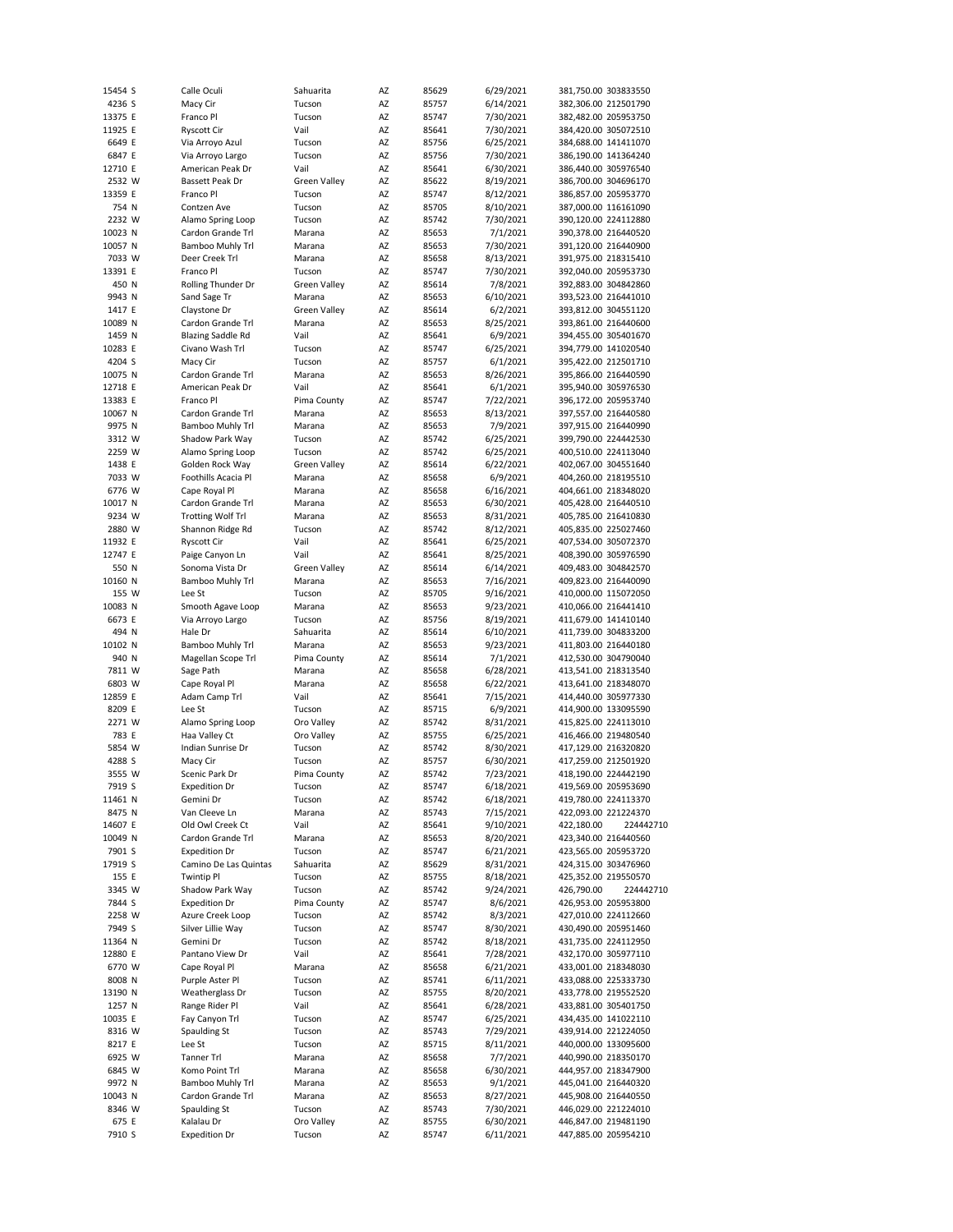| 12888 E | Pantano View Dr      | Vail                | AZ | 85641 | 8/11/2021 | 449,240.00 305977120 |                      |
|---------|----------------------|---------------------|----|-------|-----------|----------------------|----------------------|
|         |                      |                     |    |       |           |                      |                      |
| 804 N   | Cerro Morado         | Green Valley        | AZ | 85614 | 6/22/2021 | 450,195.00 304790280 |                      |
| 10055 N | Cardon Grande Trl    | Marana              | AZ | 85653 | 8/4/2021  | 450,576.00 216440570 |                      |
| 3328 W  | Shadow Park Way      | Tucson              | AZ | 85742 | 8/26/2021 | 452,290.00 224442510 |                      |
| 11453 N | Gemini Dr            | Tucson              | AZ | 85742 | 9/3/2021  | 453,570.00 224113360 |                      |
| 720 E   | Kalalau Dr           | Oro Valley          | AZ | 85755 | 7/30/2021 | 456,063.00 219480130 |                      |
| 2270 W  | Azure Creek Loop     | Tucson              | AZ | 85742 | 7/27/2021 | 456,980.00 224112690 |                      |
| 8007 N  | Purple Aster Pl      | Tucson              | AZ | 85741 | 6/11/2021 | 457,494.00 225333670 |                      |
|         |                      |                     |    |       |           |                      |                      |
| 6828 E  | Via Arroyo Largo     | Tucson              | AZ | 85756 | 7/8/2021  | 459,790.00 141364510 |                      |
| 14601 E | Old Owl Creek Ct     | Vail                | AZ | 85641 | 8/10/2021 | 461,173.00 205755580 |                      |
| 14398 N | Wild Burro Canyon Pl | Marana              | AZ | 85658 | 8/30/2021 | 462,389.00 218195820 |                      |
| 6973 W  | Tanner Trl           | Marana              | AZ | 85658 | 6/25/2021 | 465,654.00 218350230 |                      |
| 2264 W  | Alamo Spring Loop    | Oro Valley          | AZ | 85742 | 6/30/2021 | 466,490.00 224113070 |                      |
| 2288 W  | Alamo Spring Loop    | Oro Valley          | AZ | 85742 | 8/13/2021 | 467,115.00 224113130 |                      |
| 12843 S | Pantano View Dr      | Vail                | AZ | 85641 | 6/1/2021  | 467,490.00 305976920 |                      |
| 5842 W  | Indian Sunrise Dr    | Tucson              | AZ | 85742 | 8/25/2021 | 468,095.00 216320830 |                      |
|         |                      |                     |    |       |           |                      |                      |
| 14398 E | Royal Falcon Peak Pl | Vail                | AZ | 85641 | 7/9/2021  | 469,899.00 205755300 |                      |
| 11405 N | Gemini Dr            | Tucson              | AZ | 85742 | 7/29/2021 | 471,760.00 224113330 |                      |
| 14370 N | Wild Burro Canyon Pl | Marana              | AZ | 85658 | 6/22/2021 | 472,117.00 218195780 |                      |
| 7027 W  | Deer Creek Trl       | Marana              | AZ | 85658 | 8/19/2021 | 473,410.00 218315420 |                      |
| 2260 W  | Alamo Spring Loop    | Oro Valley          | AZ | 85742 | 8/6/2021  | 475,230.00 224113060 |                      |
| 2286 W  | Azure Creek Loop     | Tucson              | AZ | 85742 | 7/15/2021 | 478,365.00 224112830 |                      |
| 10022 N | Bamboo Muhly Trl     | Marana              | AZ | 85653 | 7/13/2021 | 480,263.00 216440270 |                      |
|         |                      |                     |    |       |           |                      |                      |
| 8286 W  | Spaulding St         | Tucson              | AZ | 85743 | 6/28/2021 | 480,840.00 221224090 |                      |
| 7694 W  | <b>Buckeye Path</b>  | Marana              | AZ | 85658 | 7/7/2021  | 481,702.00 218312560 |                      |
| 6816 W  | Komo Point Trl       | Marana              | AZ | 85658 | 7/28/2021 | 481,997.00 218348130 |                      |
| 7040 W  | Foothills Acacia Pl  | Marana              | AZ | 85658 | 6/17/2021 | 482,482.00 218195330 |                      |
| 6978 W  | Foothills Acacia Pl  | Marana              | AZ | 85658 | 8/31/2021 | 483,541.00 218195260 |                      |
| 1607 W  | Niatross Pl          | Tucson              | AZ | 85704 | 8/16/2021 | 484,090.00 225212020 |                      |
| 12848 E | Pantano View Dr      | Vail                | AZ | 85641 | 6/29/2021 |                      |                      |
|         |                      |                     |    |       |           | 484,290.00 305977080 |                      |
| 7640 W  | Sage Palm Ln         | Marana              | AZ | 85658 | 9/15/2021 | 484,435.00 218315080 |                      |
| 7900 S  | <b>Expedition Dr</b> | Tucson              | AZ | 85747 | 8/6/2021  | 484,565.00 205954200 |                      |
| 6837 W  | Komo Point Trl       | Marana              | AZ | 85658 | 8/13/2021 | 484,670.00 218347890 |                      |
| 1608 W  | Niatross Pl          | Tucson              | AZ | 85704 | 6/1/2021  | 484,940.00 225211970 |                      |
| 8292 W  | Spaulding St         | Marana              | AZ | 85743 | 6/30/2021 | 486,654.00 221224080 |                      |
| 1408 E  | Golden Rock Way      | <b>Green Valley</b> | AZ | 85614 | 7/1/2021  | 487,594.00 304551690 |                      |
| 1606 W  | Aristides St         | Tucson              | AZ | 85704 | 8/6/2021  | 488,690.00 225212030 |                      |
|         |                      |                     |    |       |           |                      |                      |
| 12276 N | Miller Canyon Ct     | Oro Valley          | AZ | 85755 | 6/25/2021 | 491,256.00 219470350 |                      |
| 10880 N | Cactus Point Dr      | Marana              | AZ | 85742 | 8/3/2021  | 491,490.00           | 216260960            |
| 7675 W  | Sage Path            | Marana              | AZ | 85658 | 8/27/2021 | 493,247.00 218313720 |                      |
| 725 E   | Kalalau Dr           | Oro Valley          | AZ | 85755 | 6/30/2021 | 494,720.00 219481150 |                      |
| 8270 W  | Spaulding St         | Tucson              | AZ | 85743 | 6/22/2021 | 497,720.00 221224110 |                      |
| 8736 N  | Zenyatta Dr          | Tucson              | AZ | 85704 | 6/18/2021 | 498,140.00 225212760 |                      |
| 12216 N | Miller Canyon Ct     | Oro Valley          | AZ | 85755 | 7/1/2021  | 498,204.00 219470400 |                      |
| 1367 E  |                      |                     | AZ | 85614 |           |                      |                      |
|         | Quartzite Way        | <b>Green Valley</b> |    |       | 7/21/2021 | 498,710.00 304551610 |                      |
| 6710 W  | Red Hawk Pl          | Marana              | AZ | 85658 | 6/25/2021 | 499,642.00 218192860 |                      |
| 8330 W  | Spaulding St         | Tucson              | AZ | 85743 | 7/9/2021  | 503,990.00 221224030 |                      |
| 685 E   | Kalalau Dr           | Oro Valley          | AZ | 85755 | 6/29/2021 | 505,154.00 219481180 |                      |
| 8453 N  | Van Cleeve Ln        | Tucson              | AZ | 85743 | 7/21/2021 | 506,900.00 221224400 |                      |
| 2494 E  | Wrightson View Dr    | <b>Green Valley</b> | AZ | 85614 | 6/28/2021 | 507,125.00 304733490 |                      |
| 13289 E | <b>Barcel Way</b>    | Tucson              | AZ | 85747 | 7/19/2021 | 508,169.00 205954060 |                      |
|         |                      |                     |    |       |           |                      |                      |
| 12180 N | Miller Canyon Ct     | Oro Valley          | AZ | 85755 | 7/21/2021 | 509,920.00 219470430 |                      |
| 7913 S  | <b>Expedition Dr</b> | Tucson              | AZ | 85747 | 9/16/2021 | 514,990.00 205953700 |                      |
| 6774 W  | Cape Royal Trl       | Marana              | AZ | 85658 | 6/23/2021 | 524,675.00 218347960 |                      |
| 435 W   | Saguaro Arm Trl      | Oro Valley          | AZ | 85755 | 8/31/2021 | 527,588.00 219233030 |                      |
| 11363 N | Gemini Dr            | Tucson              | ΑZ | 85742 | 6/4/2021  | 529,421.00 224113260 |                      |
| 2582 E  | Wrightson View Dr    | <b>Green Valley</b> | AZ | 85614 | 7/19/2021 | 530,937.00 304733380 |                      |
| 13305 E | <b>Barcel Way</b>    | Pima County         | AZ | 85747 | 8/5/2021  | 532,924.00 205954020 |                      |
|         | Wrightson View Dr    |                     | AZ |       |           | 533,793.00 304733390 |                      |
| 2574 E  |                      | Green Valley        |    | 85614 | 6/23/2021 |                      |                      |
| 380 W   | Saguaro Arm Trl      | Oro Valley          | AZ | 85755 | 7/29/2021 | 533,955.00 219233350 |                      |
| 6901 W  | Foothills Acacia Pl  | Marana              | AZ | 85658 | 7/30/2021 | 538,330.00 218195680 |                      |
| 6967 W  | River Trl            | Marana              | AZ | 85658 | 6/4/2021  | 538,900.00 218350370 |                      |
| 6800 W  | Komo Point Trl       | Marana              | AZ | 85658 | 8/16/2021 | 544,597.00 218348150 |                      |
| 11492 N | Gemini Dr            | Tucson              | AZ | 85742 | 8/20/2021 | 545,380.00 224113510 |                      |
| 6782 W  | Cape Royal Pl        | Marana              | AZ |       | 8/9/2021  | 545,990.00 218348010 |                      |
|         |                      | Tucson              |    | 85658 |           |                      |                      |
| 7907 S  | <b>Expedition Dr</b> |                     |    |       |           |                      | 547,654.00 205953710 |
| 8760 N  |                      |                     | AZ | 85747 | 8/3/2021  |                      |                      |
| 2396 W  | Zenyatta Dr          | Tucson              | AZ | 85704 | 7/21/2021 | 548,175.00 225212780 |                      |
| 7018 W  | Goodnight Trl        | Tucson              | AZ | 85742 | 7/22/2021 | 548,498.00 224112550 |                      |
|         | Foothills Acacia Pl  | Marana              | AZ | 85658 | 6/16/2021 | 548,597.00 218195310 |                      |
|         |                      |                     |    |       |           |                      |                      |
| 80 S    | Melpomene Way        | Vail                | AZ | 85641 | 7/16/2021 | 548,628.00 30524010b |                      |
| 14064 N | Del Webb Trl         | Marana              | AZ | 85658 | 6/24/2021 | 551,270.00 218344620 |                      |
| 8748 N  | Zenyatta Dr          | Tucson              | AZ | 85704 | 8/20/2021 | 551,440.00 225212770 |                      |
| 12120 N | Miller Canyon Ct     | Oro Valley          | AZ | 85755 | 7/15/2021 | 556,425.00 219470460 |                      |
| 8772 N  | Zenyatta Dr          | Tucson              | AZ | 85704 | 7/8/2021  | 556,865.00 225212790 |                      |
| 2543 E  | Wrightson View Dr    | Green Valley        | AZ | 85614 | 6/29/2021 | 557,280.00 304733700 |                      |
|         | Red Ribbon Ln        |                     |    |       |           |                      |                      |
| 485 W   |                      | Oro Valley          | ΑZ | 85755 | 6/16/2021 | 560,441.00 219233200 |                      |
| 13285 E | <b>Barcel Way</b>    | Tucson              | AZ | 85747 | 7/20/2021 | 563,563.00 205954070 |                      |
| 13420 N | Fiesta Flower Dr     | Tucson              | AZ | 85755 | 6/23/2021 | 564,911.00 219551950 |                      |
| 6805 W  | Komo Point Trl       | Marana              | ΑZ | 85658 | 7/20/2021 | 570,488.00 218347860 |                      |
| 12744 N | Lauterbrunnen Ln     | Oro Valley          | AZ | 85755 | 6/11/2021 | 574,472.00 219480470 |                      |
| 14591 E | Circle H Ranch Pl    | Vail                | ΑZ | 85641 | 7/1/2021  | 575,000.00 205754200 |                      |